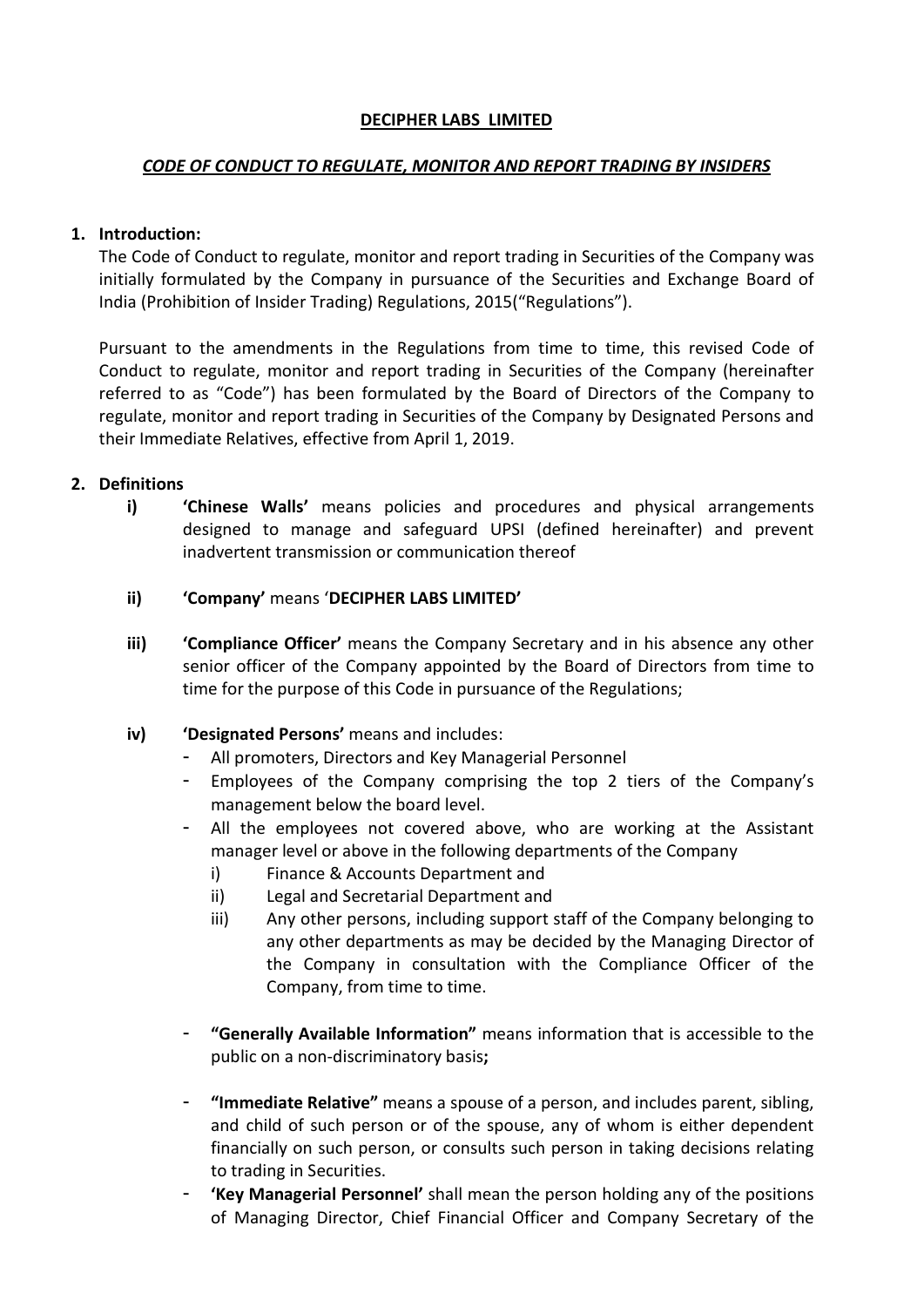Company and any other officer designated as key managerial personnel by the Board of Directors as per the provisions of Section 2(51) of the Companies Act, 2013.

- **'Material Financial Relationship'** means a relationship in which one person is a recipient of any kind of payment, such as by way of a loan or gift from a designated person during the immediately preceding twelve months, equivalent to at least 25% of the annual income of such designated person, but excludes relationships in which the payment is based on arm's length transactions.
- 'Promoter' shall have the meaning assigned to it under the Regulations.
- 'Promoter group' shall have the meaning assigned to it under the Regulations.
- 'Regulations' shall have the meaning ascribed to such term in Article 1 hereof, which term shall include all amendments therein and replacements thereof:
- 'SEBI' means Securities and Exchange Board of India
- 'SEBI ACT' Means Securities and Exchange Board of India Act, 1992
- 'Securities' shall have the meaning ascribed to such term in the Regulations
- 'Stock Exchanges' means recognized stock exchange(s) on which the Securities of the Company are listed.
- 'Takeover Code' means the SEBI (Substantial Acquisition of Shares and Takeovers) Regulations, 2011, as amended from time to time;
- 'Threshold Limit' means the limit for trading in securities of the Company in any calendar quarter valuing Rs. 10 lakhs or such amount as amended from time to time.
- 'Trading' means and includes subscribing, buying, selling, dealing, pledging or agreeing to subscribe, buy, sell or deal in or pledge any Securities of the Company, and "Trade" shall be construed accordingly
- 'Trading day' means a day on which the Stock Exchange(s) are open for trading
- 'Trading Window' means the period during which Trading in Company's Securities can be carried out; and
- 'Unpublished Price Sensitive Information' or 'UPSI' means any information, relating to the Company or its Securities, directly or indirectly, that is not generally available which upon becoming generally available, is likely to materially affect the price of the Securities and shall, ordinarily including but not restricted to, information relating to the following: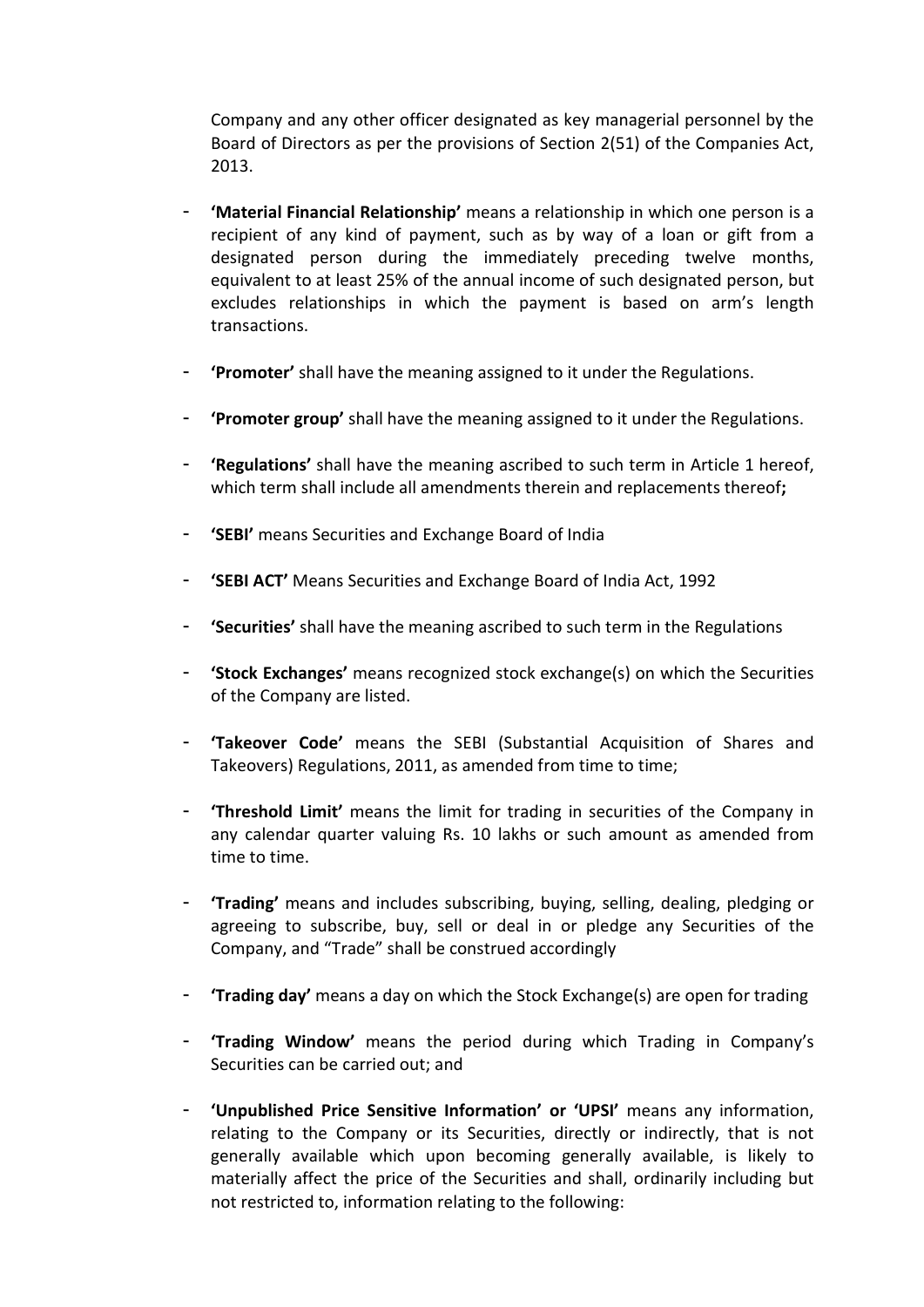- i) Financial results;
- ii) Dividends;
- iii) Change in capital structure;
- iv) Mergers, de-mergers, acquisitions, delistings, disposals and expansion of business and such other transactions; and
- v) Changes in Key Managerial Personnel

## 3. Responsibilities and Duties of Compliance Officer

- a) The Compliance Officer shall be responsible under the overall supervision of the Board of Directors of the Company, for compliance of policies, procedures, maintenance of records, monitoring adherence to the rules for the preservation of UPSI, monitoring of Trades as per the Code and implementation of the Code, maintaining records of the designated persons and their immediate relatives and any changes made in the list of Designated Persons and their Immediate Relatives and providing guidance and clarifications sought by Designated Persons regarding the Regulations and the Code.
- b) The Compliance Officer shall report to the Board of Directors and shall provide reports to the Chairperson of the Audit Committee on a quarterly basis in respect of Trading in the Securities of the Company by the Designated Persons and their Immediate Relatives, the trading plans and pre-clearance applications approved and rejected by the Compliance Officer.
- c) The Compliance Officer shall discharge other functions and duties as prescribed in the Code and the Regulations.

## 4. General Restrictions

- a) No Designated Person (including his/her Immediate Relatives) should trade in the Securities of the Company at any time while in possession of, or having access to, any Unpublished Price Sensitive Information. (UPSI).
- b) Designated Persons are obliged to treat UPSI with due care and they have a duty to safeguard UPSI irrespective of the source of receipt of UPSI. Designated Persons shall use UPSI for the specified purpose(s) only and it must not be used for any personal gain. No Designated Person shall communicate, provide, or allow access, or procure or cause communication of any Unpublished Price Sensitive Information, relating to the Company or its Securities, to any person, except where such communication is in furtherance of legitimate purposes, performance of duties or discharge of legal obligations.

#### Determination of Legitimate Purpose

The term "legitimate purpose" includes sharing of UPSI in the ordinary course of business with Company's collaborators, lenders including prospective lenders, customers, suppliers, merchant bankers, legal advisors, auditors, credit rating agencies, insolvency professionals or other advisors, service providers or consultants; provided that such sharing of UPSI has not been carried out to evade or circumvent the prohibitions of the regulations.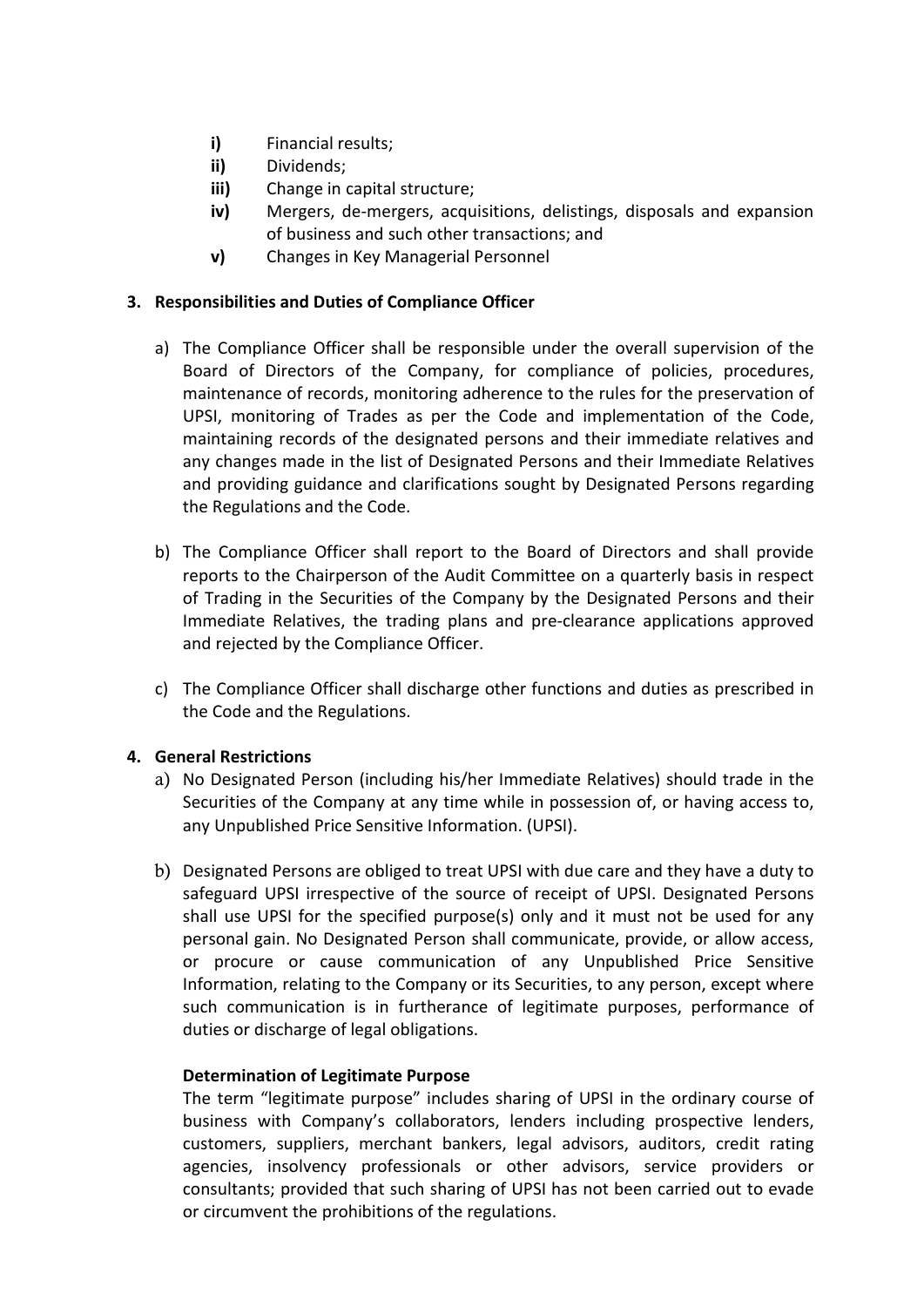Whether sharing of UPSI for a particular instance tantamount to 'legitimate purpose' would entirely depend on the specific facts and circumstances of each case. Primarily, the following factors should be considered while sharing the UPSI:

- whether sharing of such UPSI is in the ordinary course of business of the Company;
- whether sharing of such UPSI is in the interests of the Company or in furtherance of a genuine commercial purpose; and
- whether the nature of UPSI being shared is commensurate with the purpose for which access is sought to be provided to the recipient.

Any person who is in receipt of UPSI pursuant to a "legitimate purpose" shall be considered as an Insider for the purpose of these Regulations and due notice shall be given to such persons to maintain confidentiality of such UPSI in compliance with the Regulations.

## 5. Preservation of UPSI and Chinese Wall Procedures

- a) UPSI should be maintained within the Chinese Walls at all times. In the event any person (who is not a Designated Person) is required to be wall – crossed, i.e., brought over the Chinese Wall in order to obtain access to the UPSI for a specific purpose, prior approval of the Managing Director must be sought. The Managing Director shall consider whether such person being wall – crossed, is being provided UPSI on a need – to – know basis. Further, information shared with such wall – crosser should be limited to the specific transaction or purpose for which their assistance is required.
- b) All persons who have wall crossed should be notified that he would be considered to be a Designated Person under this Code and consequently, required to comply with all applicable provisions of the Code and Regulations, till such information remains UPSI.
- c) UPSI is to be handled on a "need to know" basis. It should be disclosed only to those who need the information to discharge their duties and possession of UPSI by them will not give rise to a conflict of interest or misuse of UPSI.
- d) Files containing UPSI shall be kept secured with restricted access and computer files containing UPSI should be protected with the help of login, passwords, etc
- e) In case of any transaction(s) involving UPSI, the Managing Director shall identify the Designated Person(s) who shall have access to any insider information relating to such sensitive transaction(s). While dealing with such insider information, the Designated Persons shall, to the extent applicable, adhere to the provisions of this Clause 5.

#### 6. Prevention of Misuse of UPSI

All Designated Persons and their Immediate Relatives shall be subject to trading restrictions as stated below:

a) Closure of Trading Window

The Designated Persons and their Immediate Relatives shall trade in the Securities of the Company only when the Trading Window is open; provided that the Trading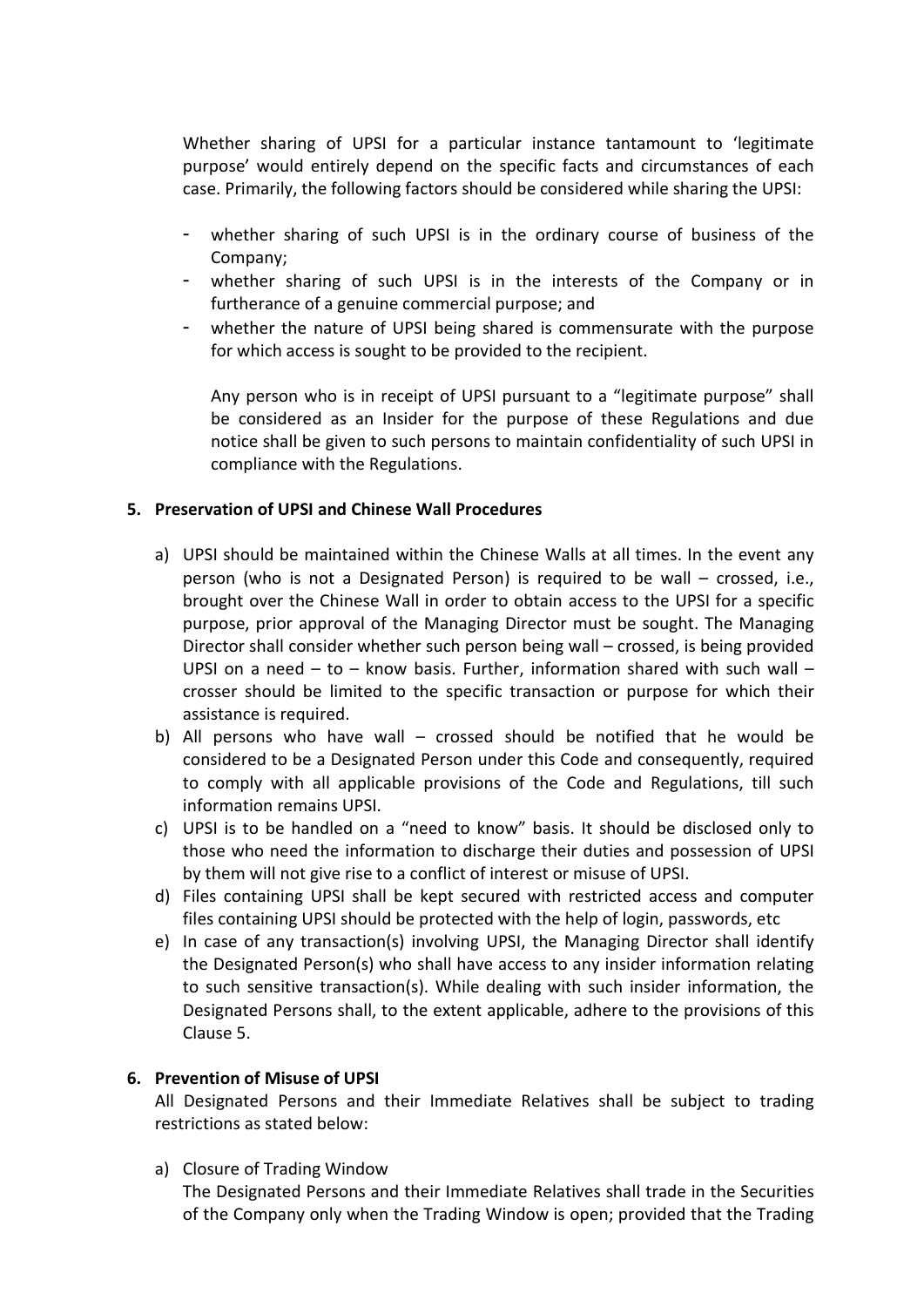Window norms shall not be applicable for trades carried out in accordance with a trading plan approved under clause 9 hereof

- b) Prohibition on Trading in Securities of the Company Designated Persons and their Immediate Relatives shall not Trade in the Securities of the Company: (i) during the Prohibited Period (as defined below) or (ii) at any time (even when the Trading Window is open) if in possession of UPSI.
- c) "Prohibited Period" means:
	- (i) A period from the end of every financial year till 48 hours after declaration of unaudited/audited annual financial results;
	- (ii) A period from the end of every quarter till 48 hours after declaration of unaudited/audited quarterly financial results; and
	- (iii) Any period when the Compliance Officer otherwise has reasons to believe that Designated Persons can reasonably be expected to have possession of UPSI; Provided that where such UPSI is proposed to be considered at a meeting of the Board of Directors of the Company, such period shall, as far as practicable, commence at least 7 days before such meeting of the Board of Directors. The Compliance Officer shall determine the timing for reopening the Trading Window taking into account various factors including UPSI in question becoming Generally Available Information and being capable of assimilation by the market, which in any event shall not be earlier than 48 hours after the information becomes Generally Available Information.
- d) The intimation about the Prohibited Period shall be given by the Compliance Officer, wherever required, through e-mail, circular and/or posting on the website of the Company.

#### 7. Pre-clearance of Trades

All Designated Persons including their Immediate Relatives intending to Trade in the Securities of the Company up to the Threshold Limit fixed as aforesaid may do so without any clearance from the Compliance Officer.

While calculating the Threshold Limit, the cumulative value of the Securities of the Company Traded, whether in one transaction or series of transactions, during a calendar quarter by the Designated Person and his /her Immediate Relatives shall be taken into account.

Where the Trading Window of the Company is open, the Designated Persons including their Immediate Relatives intending to Trade in the Securities of the Company in excess of the Threshold Limit, shall pre-clear the transactions; provided that the preclearance of Trade is not required for a Trade executed as per a trading plan which has been approved under clause 9 hereof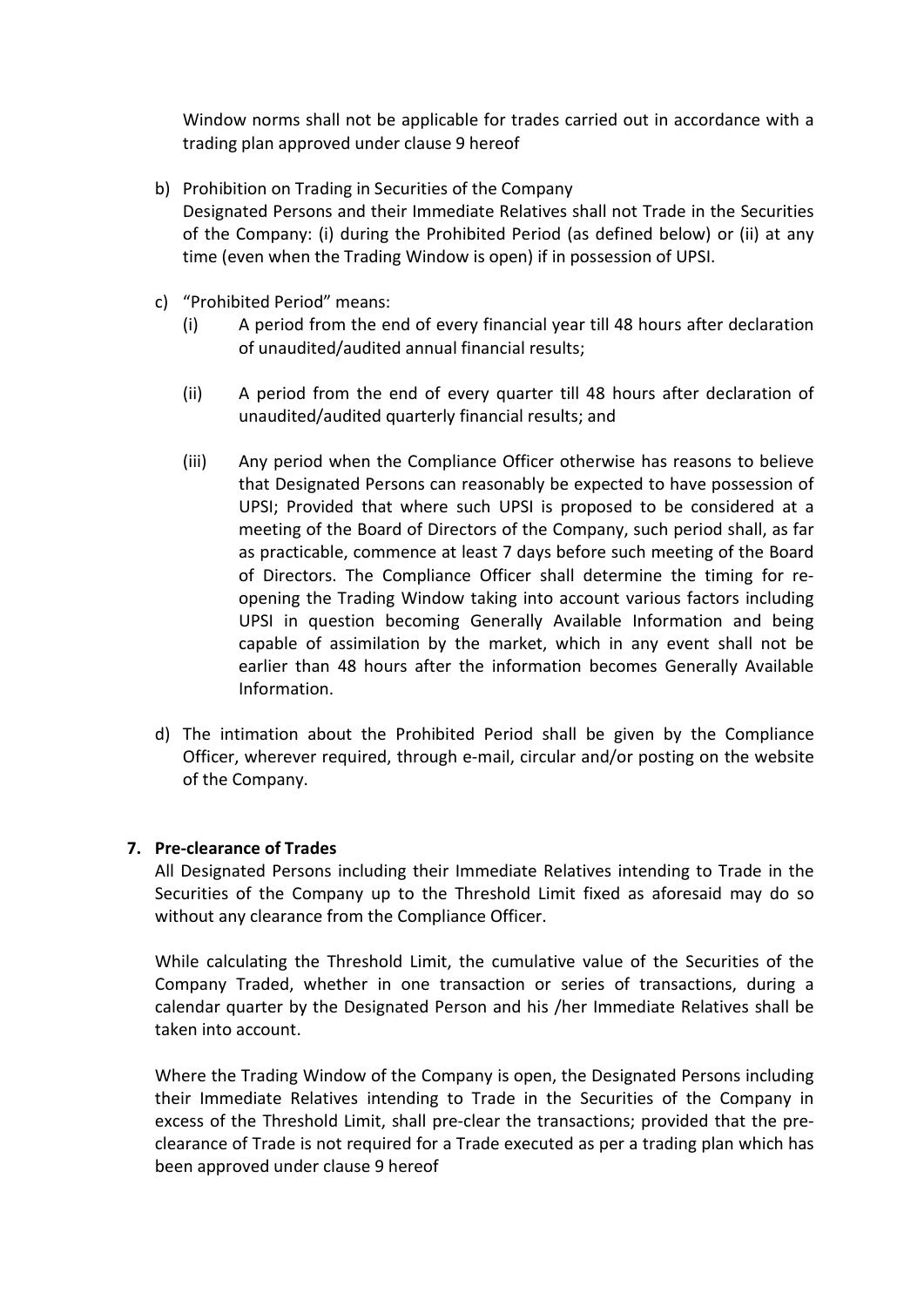The procedure for pre-clearance of Trades is stated hereunder:

- a) The Designated Person should make an application in the prescribed form, as per Annexure - A, to the Compliance Officer indicating the estimated number and value of Securities of the Company that such Designated Person (or his / her Immediate Relative) intends to Trade in and such other details as may be required in this behalf. The application is to be filed along with statement of holding in Securities of the Company at the time of pre-clearance.
- b) The Designated Person shall execute an undertaking in favour of the Company incorporating therein inter-alia, the following clauses, as may be applicable.
- (i) that such Designated Person (including his/ her Immediate Relatives) does not have any access to or has not received and is not in possession of any Unpublished Price Sensitive Information upto the time of signing the undertaking;
- (ii) that in case such Designated Person (including his/ her Immediate Relatives) has access to or receives Unpublished Price Sensitive Information after the signing of the undertaking but before the execution of the transaction such Designated Person shall inform the Compliance Officer of the change in the position and that such Designated Person (including his/ her Immediate Relatives) would completely refrain from Trading in the Securities of the Company till the time such information becomes Generally Available Information;
- (iii) that the Designated Person (including his / her Immediate Relatives) has not contravened the Code; and
- (iv) that the Designated Person has made a full and true disclosure in the matter.
- (c) Prior to approving any Trades, the Compliance Officer shall have regard to whether the declaration given by the Designated Person, to the effect that he / she is not in possession of any Unpublished Price Sensitive Information, is reasonably capable of being rendered inaccurate.
- (d) The Designated Persons and their Immediate Relatives shall execute their transactions in respect of Securities of the Company within 7 Trading Days from the date of pre-clearance after which pre-clearance will lapse. Thereafter, a fresh pre-clearance will be needed for the Trades to be executed.
- e) Where a Trade is not executed after obtaining pre-clearance from the Compliance **Officer**
- f) In case the Compliance Officer or his/her Immediate Relatives intend to Trade in the Securities of the Company in excess of the Threshold Limit, he/she shall obtain pre-clearance for the same from the Managing Director of the Company, as per the pre-clearance procedure under this Code.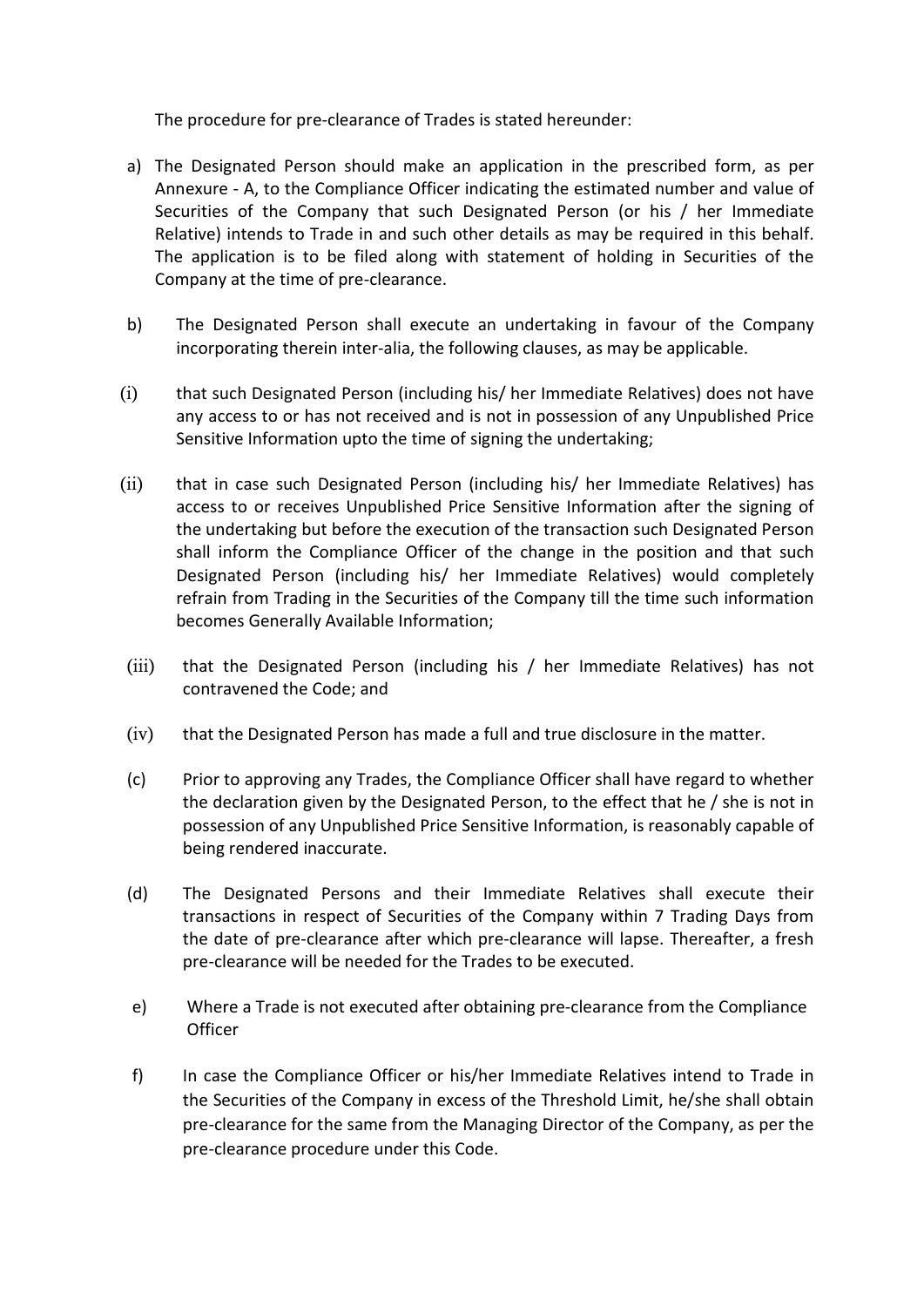g) Such pre-clearance shall not in any way be deemed to be in confirmation of compliance with the Takeover code, if applicable. The person seeking preclearance shall be solely responsible for compliance with the provisions of the Takeover Code, if applicable.

# 8) Trading plans

- a) A designated person who may be perpetually in possession of UPSI and his/her immediate relatives shall have an option to formulate a trading plan and present it to the compliance officer for approval and public disclosure pursuant to which trades may be carried out on their behalf in the Securities of the Company.
- b) Such trading plan shall:
- I) Not entail commencement of Trading in securities of the Company on behalf of the Designated person and/or his/her immediate relatives earlier than 6 months from the public disclosure of the trading plan;
- II) Not entail Trading in Securities of the Company for the period between the 20th Trading Day prior to the last day of any financial period for which results are required to be announced by the Company and the 2nd Trading Day after the disclosure of such financial results;
- III) Entail trading in securities of the Company for a minimum period of 12 months.
- IV) Not entail overlap of any period for which another trading plan is already in existence;
- V) Set out either the value of trades to be effected in Securities of the Company or the number of securities of the Company to be traded along with the nature of the trade and the intervals at or dates on which such trades in the Securities of the Company shall be effected; and
- VI) Not entail trading in securities of the Company for market abuse.
- c) The Compliance Officer shall review the trading plan to assess whether the plan would have any potential for violation of the code or the regulations and shall be entitled to seek such express undertakings as may be necessary to enable such assessment and to approve and monitor implementation of the trading plan.
- d) Upon approval of a trading plan, the Compliance Officer shall notify the trading plan to the Stock Exchanges.
- e) The trading plan once approved shall be irrevocable and the Designated Person (including his/ her Immediate Relatives) shall mandatorily have to implement the plan, without being entitled to either deviate from it or to execute any Trade in the Securities of the Company outside the scope of the trading plan;

Provided that the implementation of the trading plan shall not be commenced if any UPSI in possession of the Designated Person and/or Immediate Relatives at the time of formulation of the plan has not become Generally Available Information at the time of commencement of implementation and in such event the Compliance Officer shall confirm that the commencement ought to be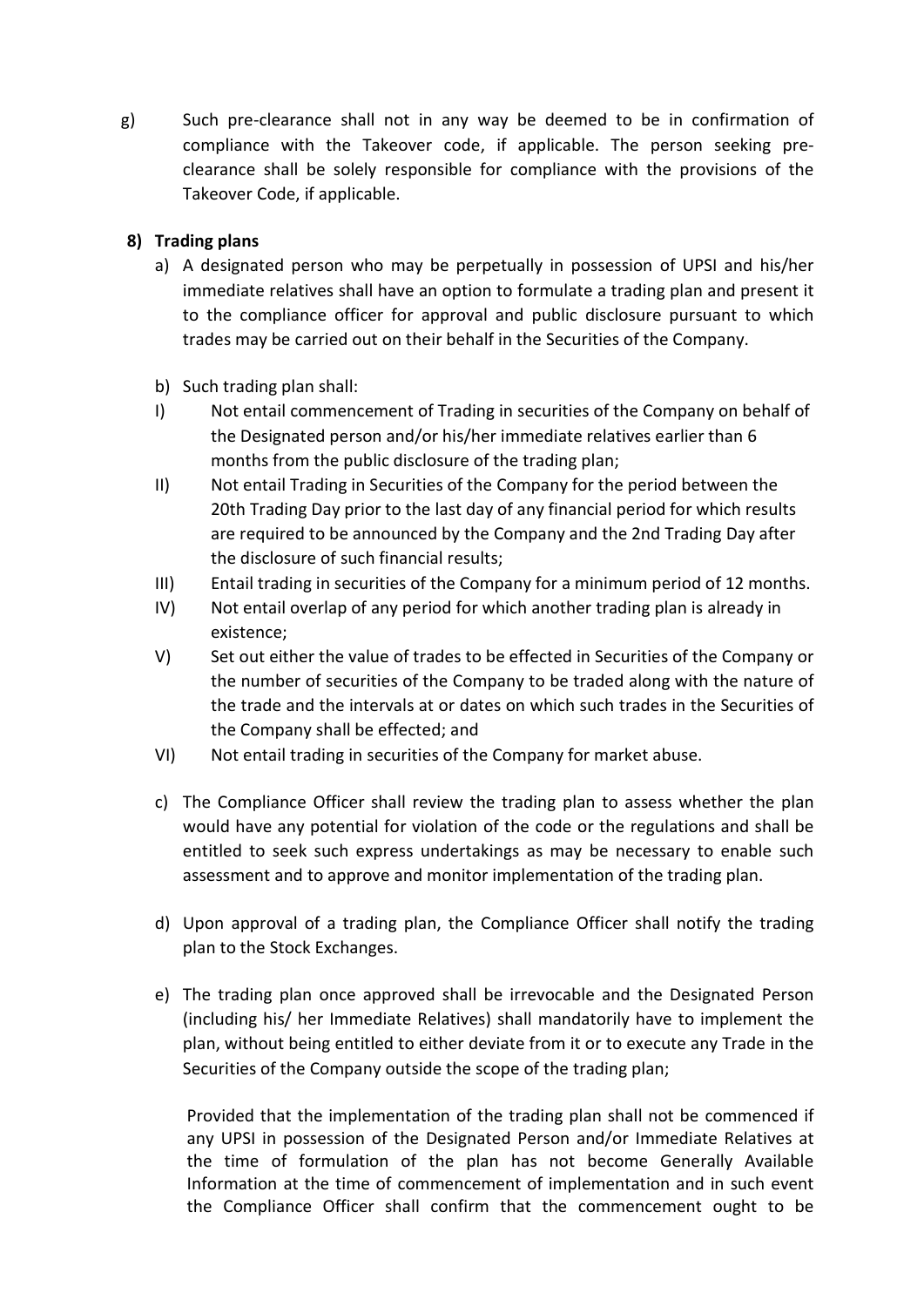deferred until such UPSI becomes Generally Available Information, in compliance with the Regulations.

## 9) Disclosures and Reporting Requirements

The disclosures required to be made by a person under this provision shall include details of Trades by such person's Immediate Relatives, wherever applicable.

- a) Within 7 days of his / her appointment as or becoming a Designated Person or upon becoming a promoter or member of the promoter group:
	- the details of Securities of the Company held by them and their Immediate Relatives.
	- One time disclosure about Educational Qualification, Past Employers, etc., wherever applicable.
	- The Designated Persons shall provide a one time declaration containing the details of the names of educational institutions from which the Designated Persons have graduated and names of their past employers, if applicable.

# II) Continual Disclosure

- a) Every Promoter, member of the promoter group and Designated Person shall disclose to the Compliance Officer, the number of Securities of the Company acquired or disposed of, within 2 Trading Days of such transaction, if the aggregate value of Securities of the Company Traded, whether in one transaction or a series of transactions over any calendar quarter, exceeds Rs. 10 lakhs or such other value as may be specified by SEBI in this regard.
- b) The Designated persons shall forward to the Compliance Officer
	- (i) Quarterly statement of transactions in Securities of the Company within a period of 15 days from the end of a calendar quarter. If there is no transaction in a particular quarter, the "Nil" statement is not required to be submitted.
	- (ii) An annual statement of holdings in the Securities of the Company within 30 days of the close of financial year.
	- (iii) The details of Immediate Relatives and persons with whom such Designated Person shares a Material Financial Relationship, within 30 days of close of every financial year and within 15 days of any change in such information as submitted to the Company.

## 10) Penalties/Punishments

a) Any designated person who trades in securities of the Company or communicates any UPSI in contravention of this code will be penalized and appropriate action will be taken against such Designated Person by the Company after giving reasonable opportunity of being heard in the matter. Such Designated Person shall also be subject to disciplinary action by the Company including wage freeze, suspension, recovery, in-eligibility for future participation in ESOPs etc.